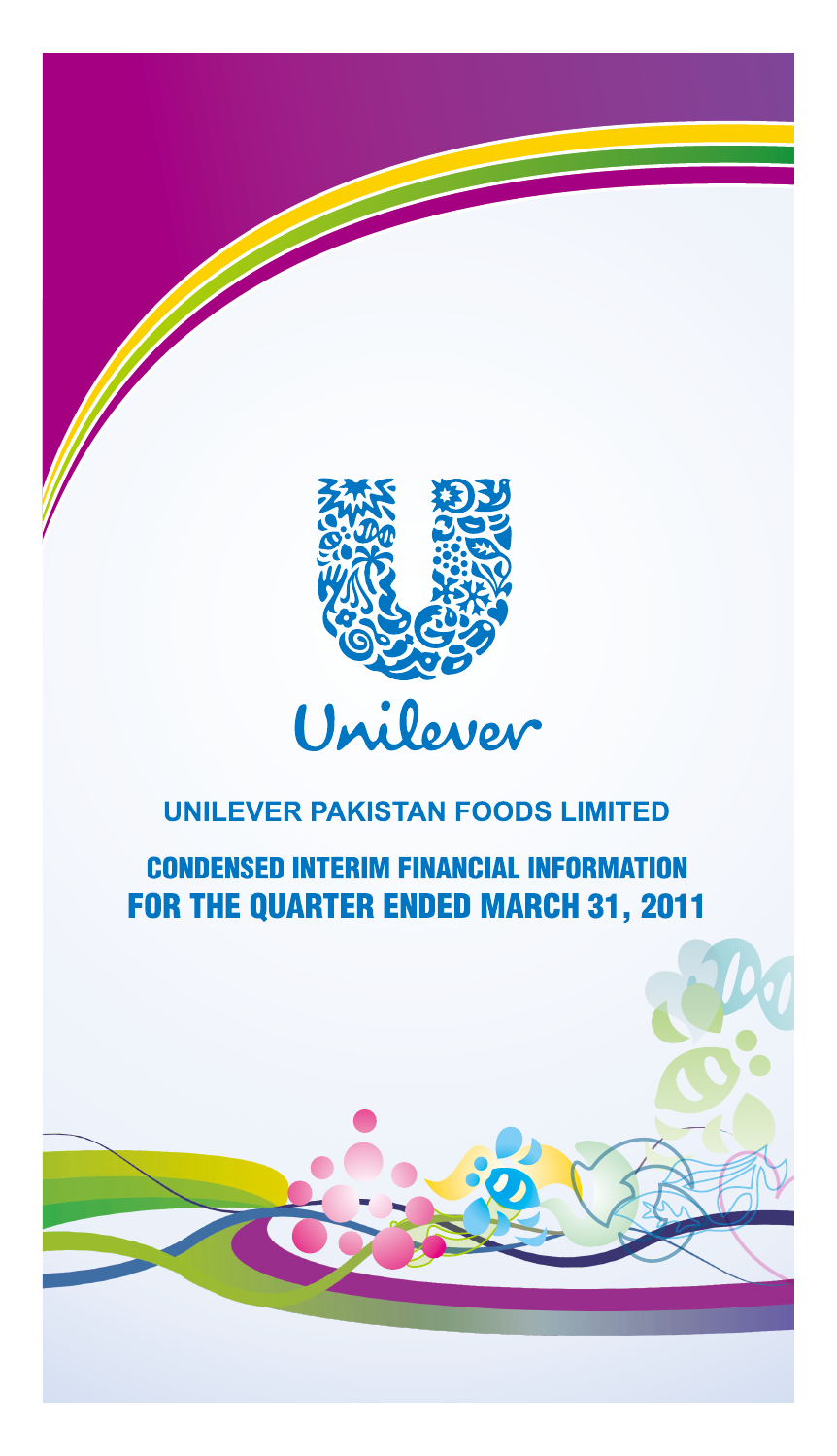## **COMPANY INFORMATION**

#### **Board of Directors**

Mr. Ehsan A. Malik Chairman Ms. Fariyha Subhani Chief Executive Mr. Imran Husain Director / CFO Mian Zulfikar H. Mannoo Director Mian M. Adil Mannoo Director Mr. Kamal Monnoo Mr. Badaruddin F. Vellani **Director** Mr. M. Qaysar Alam **Director** Ms. Shazia Syed Director

#### **Company Secretary**

Mr. Amar Naseer

#### **Audit Committee**

Mian Zulfikar H. Mannoo Chairman Mian M. Adil Mannoo Member Mr. M. Qaysar Alam Member<br>Mr. Imtiaz Jaleel Mr. Secretar

### **Auditors**

Messrs A.F.Ferguson & Co. Chartered Accountants State Life Building No. 1-C I.I. Chundrigar Road Karachi.

#### **Registered Office**

Avari Plaza Fatima Jinnah Road Karachi - 75530.

#### **Share Registration Office**

C/o Famco Associates (Pvt) Limited State Life Building No. 1-A I.I. Chundrigar Road Karachi.

#### **Website Address**

www.unileverpakistan.com.pk www.unileverpakistanfoods.com.pk Secretary & Head of Internal Audit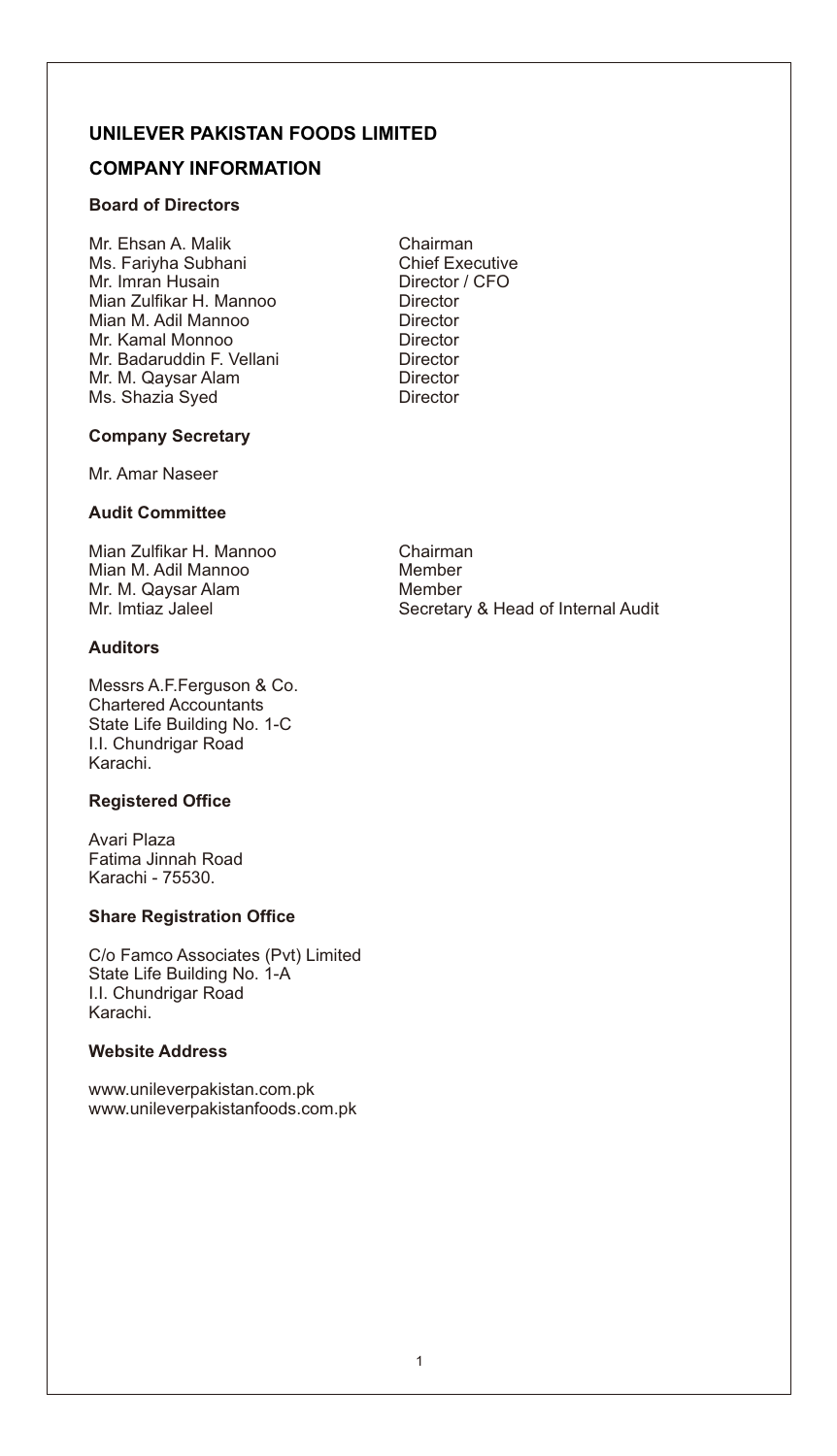#### **Directors' Review**

The directors are pleased to present the financial statements for the first quarter ended March 31, 2011. On the back of 19% growth in sales, the company delivered 48% higher earnings per share. Impact of higher input costs was mitigated by selective price increases.

| <b>Financial Results</b>          | <b>Quarter Ended March 31</b> |         |            |  |
|-----------------------------------|-------------------------------|---------|------------|--|
|                                   | 2011                          | 2010    | Increase % |  |
| Net Sales (Rs. '000)              | 1.130.253                     | 949.311 | 19%        |  |
| Profit before Taxation (Rs. '000) | 224.162                       | 151.311 | 48%        |  |
| Profit after Taxation (Rs. '000)  | 145.047                       | 97.861  | 48%        |  |
| Earnings per Share (Rs.)          | 23.55                         | 1589    | 48%        |  |

Knorr continued its growth momentum backed by the successful launch of Soupy Noodles. Rafhan grew by 20% with strong performances from the corn oil and desserts portfolio.

#### **Future Outlook**

Inflation and security conditions remain challenging and margins are under pressure. Consumer relevant innovation, strong brands and improved execution provide us the basis of delivering value to stakeholders.

On behalf of the Board

**Fariyha Subhani** Chief Executive

Karachi April 27, 2011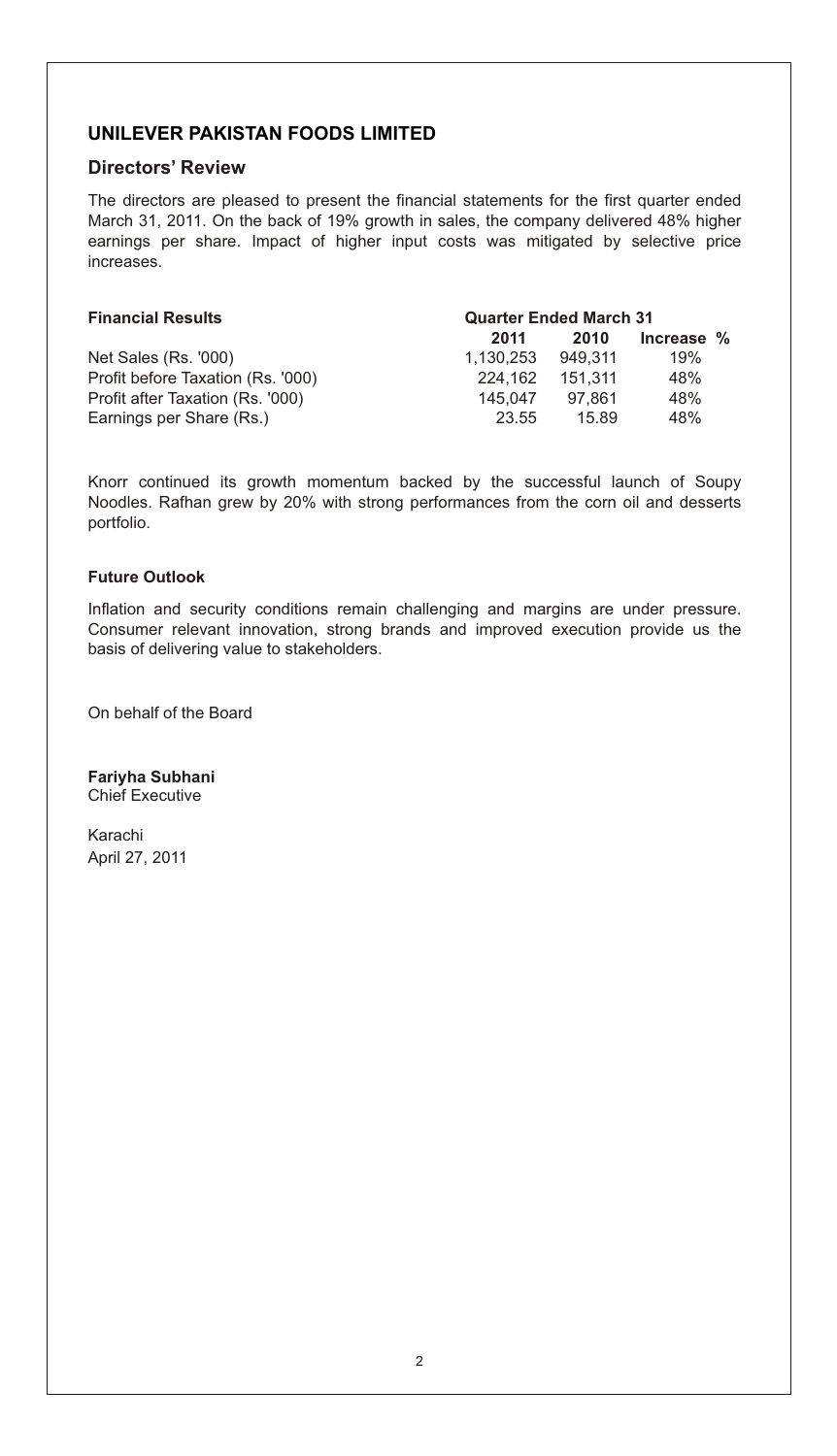## **CONDENSED INTERIM BALANCE SHEET AS AT MARCH 31, 2011**

|                                           |      | <b>Unaudited</b><br>March 31 | Audited<br>December 31 |
|-------------------------------------------|------|------------------------------|------------------------|
|                                           | Note | 2011                         | 2010                   |
|                                           |      | (Rupees in thousand)         |                        |
| <b>ASSETS</b>                             |      |                              |                        |
| <b>Non-current assets</b>                 |      |                              |                        |
| Property, plant and equipment             | 2    | 307,112                      | 300,726                |
| Intangibles                               |      | 81,637                       | 81,637                 |
| Long term loans                           |      | 1,862                        | 2,157                  |
| Long term prepayment                      |      | 11,205                       | 128                    |
|                                           |      | 401,816                      | 384,648                |
| <b>Current assets</b>                     |      |                              |                        |
| Stores and spares                         |      | 19,303                       | 17,458                 |
| Stock in trade                            |      | 509,265                      | 358,094                |
| Trade debts                               |      | 100,877                      | 96,606                 |
| Loans and advances                        |      | 18,771                       | 14,709                 |
| Trade deposits and short term prepayments |      | 29,230                       | 20,230                 |
| Other receivables                         |      | 5,257                        | 9,638                  |
| Taxation - payments less provision        |      | 92,358                       | 107,654                |
| Cash and bank balances                    |      | 188,821                      | 80,436                 |
|                                           |      | 963,882                      | 704,825                |
| <b>Total assets</b>                       |      | 1,365,698                    | 1,089,473              |
| <b>EQUITY AND LIABILITIES</b>             |      |                              |                        |
| <b>Capital and reserves</b>               |      |                              |                        |
| Share capital                             |      | 61,576                       | 61,576                 |
| Reserves                                  |      | 266,192                      | 342,819                |
|                                           |      | 327,768                      | 404,395                |
| <b>LIABILITIES</b>                        |      |                              |                        |
| <b>Non-current liabilities</b>            |      |                              |                        |
| Retirement benefits - obligation          |      | 13,569                       | 8,939                  |
| Deferred taxation                         |      | 34,831                       | 29,243                 |
|                                           |      |                              |                        |
| <b>Current liabilities</b>                |      |                              |                        |
| Trade and other payables                  |      | 656,984                      | 433,047                |
| Provision                                 | 3    | 5,460<br>863                 | 10,000                 |
| Accrued interest / mark-up                |      | 30,444                       | 2,020                  |
| Sales tax payable<br>Dividend payable     |      | 221,674                      | 31,625                 |
| Short term borrowings                     |      | 74,105                       | 170,204                |
|                                           |      | 989,530                      | 646,896                |
| <b>Total liabilities</b>                  |      | 1,037,930                    | 685,078                |
| <b>Commitments</b>                        | 4    |                              |                        |
|                                           |      |                              |                        |
| <b>Total equity and liabilities</b>       |      | 1,365,698                    | 1,089,473              |

The annexed notes 1 to 7 form an integral part of this condensed interim financial information.

**Fariyha Subhani** Chief Executive

Director & CFO **Imran Husain**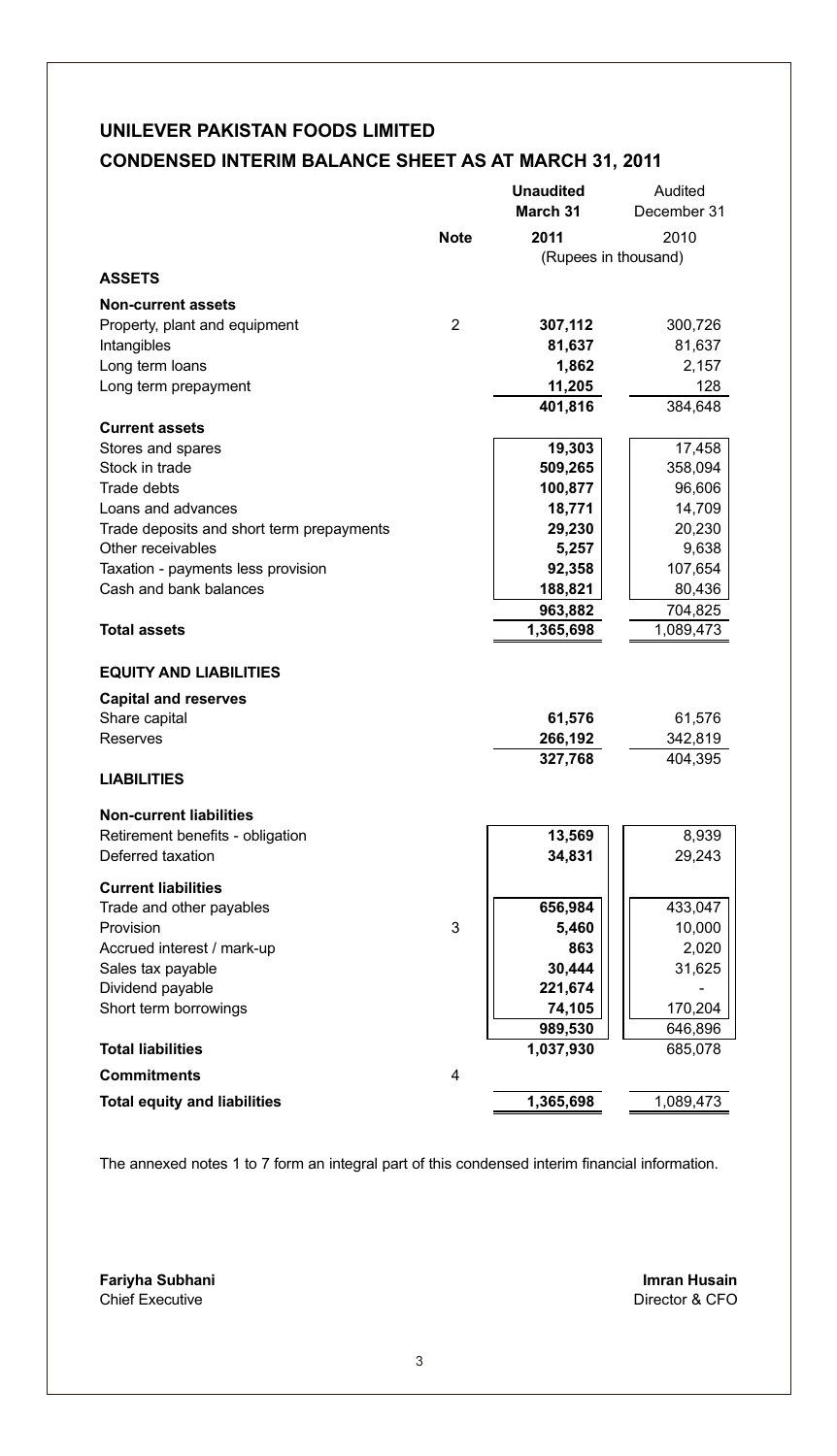#### **CONDENSED INTERIM PROFIT AND LOSS ACCOUNT FOR THE QUARTER ENDED MARCH 31, 2011 - UNAUDITED**

|                                        | March 31,<br>2011    | March 31,<br>2010 |
|----------------------------------------|----------------------|-------------------|
|                                        | (Rupees in thousand) |                   |
| Sales                                  | 1,130,253            | 949,311           |
| Cost of sales                          | (669, 974)           | (586, 364)        |
| Gross profit                           | 460,279              | 362,947           |
| Distribution costs                     | (190, 651)           | (190, 022)        |
| Administrative expenses                | (36, 837)            | (9, 579)          |
| Other operating expenses               | (16, 889)            | (12, 431)         |
| Other operating income                 | 15,546               | 3,428             |
| Restructuring costs - staff redundancy | (5,000)              |                   |
| Profit from operations                 | 226,448              | 154,343           |
| Finance costs                          | (2, 286)             | (3,032)           |
| Profit before taxation                 | 224,162              | 151,311           |
| Taxation                               | (79, 115)            | (53, 450)         |
| Profit after taxation                  | 145,047              | 97,861            |
| Earnings per share - Rupees            | 23.55                | 15.89             |

 The annexed notes 1 to 7 form an integral part of this condensed interim financial information.

**Fariyha Subhani Imran Husain**  Chief Executive **Director & CFO**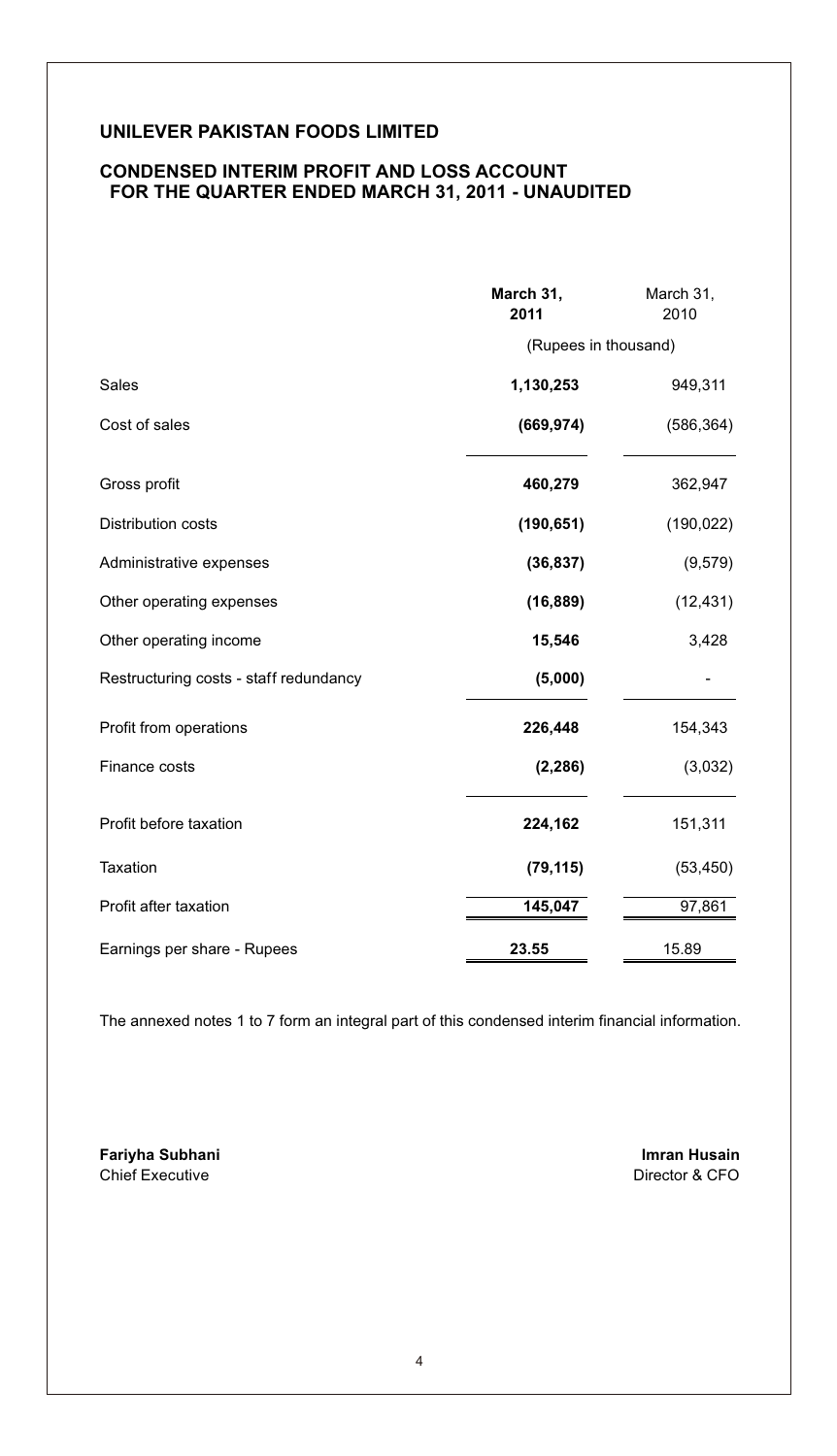## **CONDENSED INTERIM CASH FLOW STATEMENT FOR THE QUARTER ENDED MARCH 31, 2011 - UNAUDITED**

|                                                          |             | March 31,            | March 31, |
|----------------------------------------------------------|-------------|----------------------|-----------|
|                                                          | <b>Note</b> | 2011                 | 2010      |
|                                                          |             | (Rupees in thousand) |           |
| <b>CASH FLOWS FROM OPERATING ACTIVITIES</b>              |             |                      |           |
| Cash generated from operations                           |             | 292,663              | 65,591    |
| Finance costs paid                                       |             | (3, 443)             | (3,965)   |
| Income tax paid                                          |             | (58, 231)            | (28, 770) |
| Decrease in Long term loans                              |             | 295                  | 853       |
| (Increase) / Decrease in Long term prepayments           |             | (11, 077)            | 355       |
| Net cash from operating activities                       |             | 220,207              | 34,064    |
| <b>CASH FLOWS USED IN INVESTING ACTIVITIES</b>           |             |                      |           |
| Purchase of property, plant and equipment                |             | (17, 809)            | (13, 106) |
| Sale proceeds of property, plant and equipment           |             | 2,076                |           |
| Return received on savings accounts                      |             | 10                   | 8         |
| Net cash used in investing activities                    |             | (15, 723)            | (13,098)  |
| Net increase in cash and cash equivalents                |             | 204,484              | 20,966    |
| Cash and cash equivalents at the beginning of the period |             | (89,768)             | (108,079) |
| Cash and cash equivalents at the end of the period       | 5           | 114,716              | (87, 113) |

The annexed notes 1 to 7 form an integral part of this condensed interim financial information.

**Fariyha Subhani Imran Husain**  Chief Executive **Director & CFO**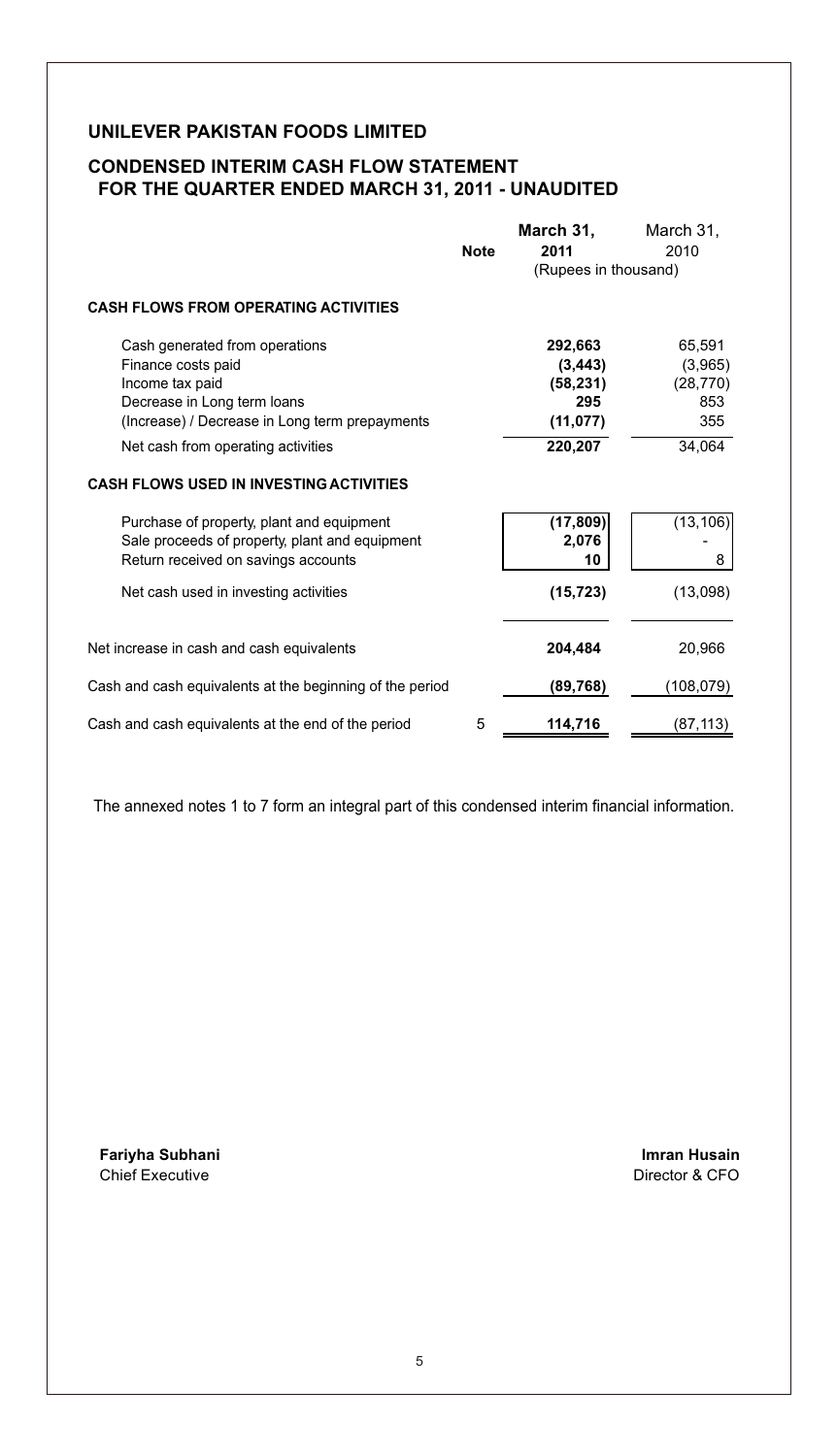#### **CONDENSED INTERIM STATEMENT OF CHANGES IN EQUITY FOR THE QUARTER ENDED MARCH 31, 2011 - UNAUDITED**

|                                                                             | <b>SHARE</b>   |                                |                | <b>RESERVES</b> |                                    |         | <b>TOTAL</b>              |  |
|-----------------------------------------------------------------------------|----------------|--------------------------------|----------------|-----------------|------------------------------------|---------|---------------------------|--|
|                                                                             | <b>CAPITAL</b> |                                | <b>CAPITAL</b> |                 | <b>REVENUE</b><br><b>SUB TOTAL</b> |         |                           |  |
|                                                                             |                | Share<br>Premium<br>(Rupees in |                | Special General | Unappropriated<br><b>Profit</b>    |         |                           |  |
|                                                                             |                | thousand)                      |                |                 |                                    |         |                           |  |
|                                                                             |                |                                |                |                 | (Rupees in thousand)               |         |                           |  |
| Balance as at January 1, 2010                                               | 61,576         | 24,630                         | 628            | 138             | 181,684                            | 207,080 | 268,656                   |  |
| Net profit after taxation for the quarter<br>ended March 31, 2010           |                |                                |                |                 | 97,861                             | 97,861  | 97,861                    |  |
| Balance as at March 31, 2010                                                | 61,576         | 24,630                         | 628            | 138             | 279,545                            | 304,941 | 366,517                   |  |
| Balance as at January 1, 2011                                               | 61,576         | 24,630                         | 628            | 138             | 317,423                            | 342.819 | 404.395                   |  |
| Final Dividend for the year ended<br>December 31, 2010 $@$ Rs. 36 per share |                |                                |                |                 | (221.674)                          |         | $(221, 674)$ $(221, 674)$ |  |
| Net profit after taxation for the quarter<br>ended March 31, 2011           |                |                                |                |                 | 145,047                            | 145,047 | 145,047                   |  |
| Balance as at March 31, 2011                                                | 61,576         | 24,630                         | 628            | 138             | 240,796                            | 266,192 | 327,768                   |  |

The annexed notes 1 to 7 form an integral part of this condensed interim financial information.

**Fariyha Subhani Imran Husain**  Chief Executive **Director & CFO**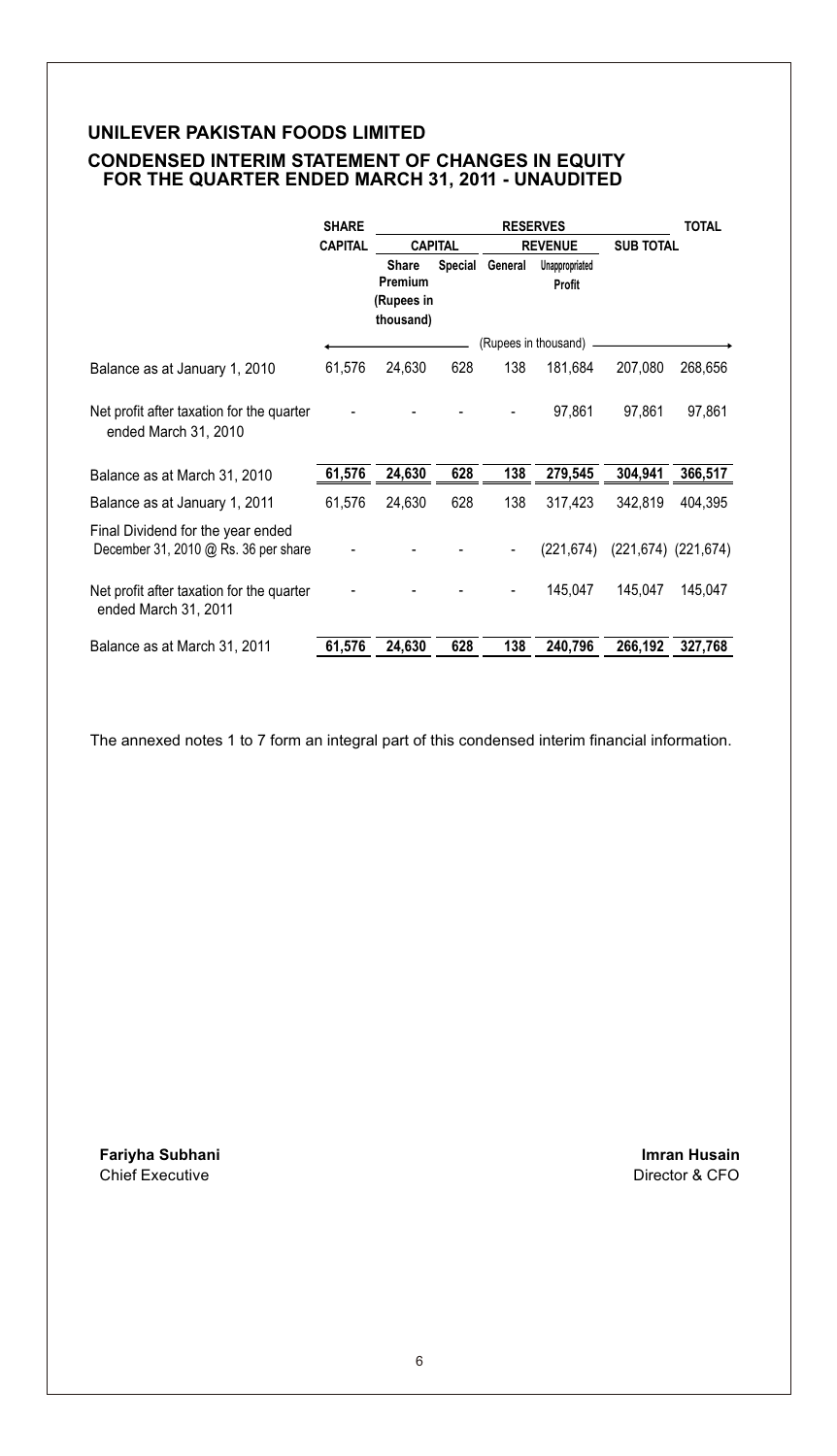#### **SELECTED NOTES TO AND FORMING PART OF THE CONDENSED INTERIM FINANCIAL INFORMATION FOR THE QUARTER ENDED MARCH 31, 2011 - UNAUDITED**

#### **1. BASIS OF PREPARATION**

This condensed interim financial information of Unilever Pakistan Foods Limited (the Company) for quarter ended March 31, 2011 has been prepared in accordance with the requirements of International Accounting Standard (IAS) 34, 'Interim Financial Reporting' and provisions of the directives issued under the Companies Ordinance, 1984. In case where requirements differ, the provisions of or directives issued under the Companies Ordinance, 1984 have been followed. This condensed interim financial information is being submitted to the shareholders as required under Section 245 of the Companies Ordinance, 1984 and the Lisiting Regulations of Karachi and Lahore Stock Exchanges.

The accounting policies and methods of computation adopted in the preparation of this condensed interim financial information are the same as those applied in the preparation of the financial statements of the Company for the year ended December 31, 2010.

| 2. | PROPERTY, PLANT AND EQUIPMENT                                              | <b>Unaudited</b>                                                  | Audited          |
|----|----------------------------------------------------------------------------|-------------------------------------------------------------------|------------------|
|    |                                                                            | December 31,<br>March 31,<br>2010<br>2011<br>(Rupees in thousand) |                  |
|    | Operating assets - at net book value<br>Capital work in progress - at cost | 293.942<br>13,170                                                 | 297,151<br>3.575 |
|    |                                                                            | 307.112                                                           | 300.726          |

#### **2.1 Details of additions and disposals to operating assets are:**

|                                                                                      | <b>Additions</b><br>(at cost) |                   | <b>Disposals</b><br>(at net book value)   |                   |
|--------------------------------------------------------------------------------------|-------------------------------|-------------------|-------------------------------------------|-------------------|
|                                                                                      | March 31,<br>2011             | March 31,<br>2010 | March 31,<br>2011<br>(Rupees in thousand) | March 31.<br>2010 |
| Plant and machinery<br>Electrical, mechanical and office equipment<br>Motor vehicles | ۰<br>8.214                    | 13.306            | ۰<br>۰                                    |                   |
|                                                                                      | 8.214                         | 13.306            | 1,724<br>1,724                            |                   |

#### **3. PROVISION**

During the period, the Company made a provision for restructuring amounting to Rs. 5 million (December 31, 2010: 10 million) and paid Rs. 9.5 million to staff.

#### **4. COMMITMENTS**

Commitments for capital expenditure outstanding as at March 31, 2011 is Rs.180.15 million (December 31, 2010: NIL)